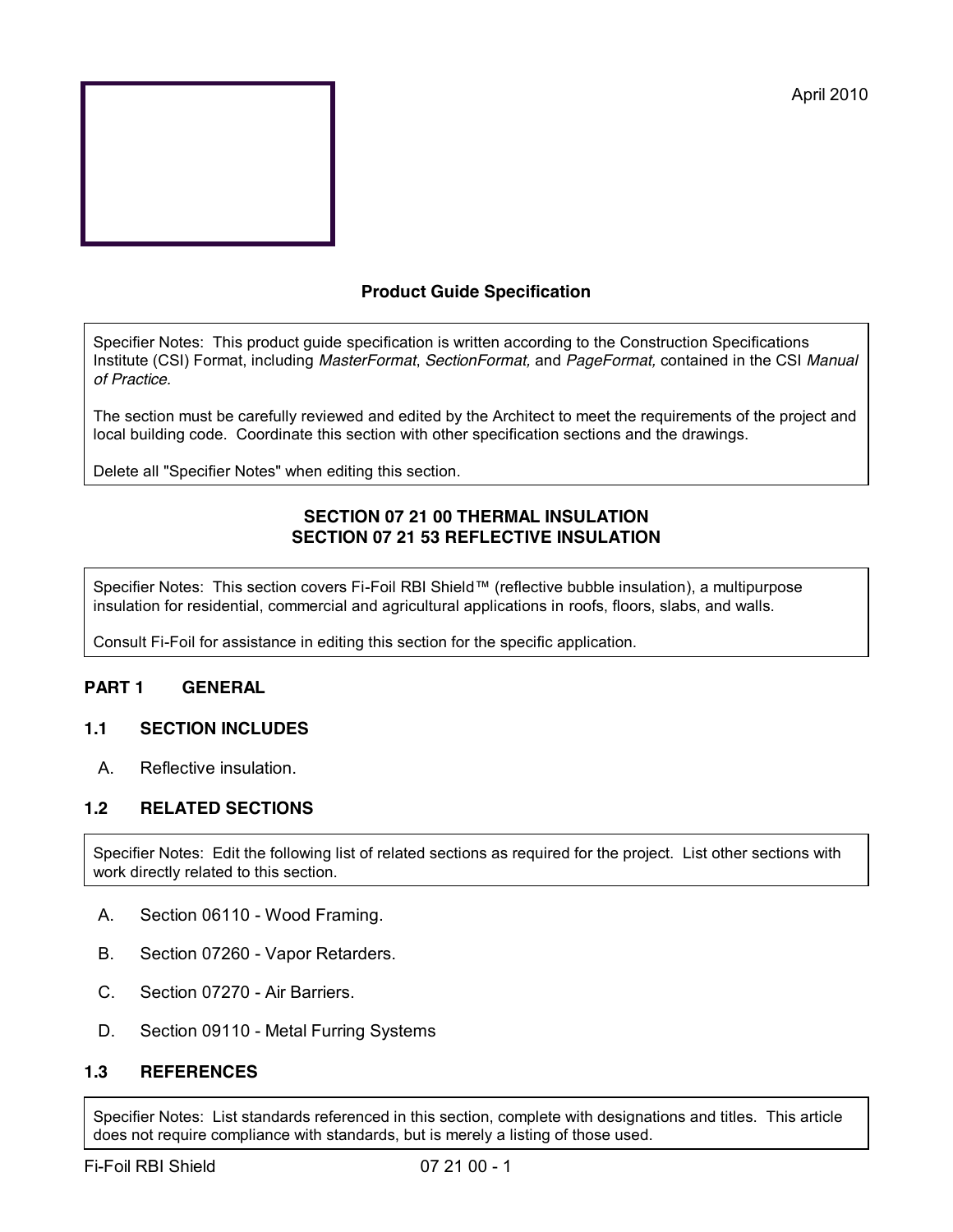### **1.3 REFERENCES (continued)**

- A. ASTM C 1224 Reflective Insulation for Building Applications.
- B. ASTM D 3310 Determining Corrosivity of Adhesive Materials.
- C. ASTM C 1338 Determining the Fungi Resistance of Insulation Materials and Facings.
- D. ASTM E 84 Surface Burning Characteristics of Building Materials.
- E. ASTM E 96 Water Vapor Transmission of Materials.

### **1.4 SUBMITTALS**

- A. Comply with Section 01330 Submittal Procedures.
- B. Product Data: Submit manufacturer's product data, including installation instructions. Indicate compliance with material requirements.
- C. Samples: Submit manufacturer's sample, minimum 6 inches square.

### **1.5 DELIVERY, STORAGE, AND HANDLING**

- A. Delivery: Deliver materials to site in manufacturer's original, unopened containers and packaging, with labels clearly identifying material name and manufacturer.
- B. Storage: Store materials in a clean, dry area indoors in accordance with manufacturer's instructions.
- C. Handling: Protect materials during handling and installation to prevent damage.

### **PART 2 PRODUCTS**

#### **2.1 MANUFACTURER**

A. Fi-Foil Company, Inc., PO Box 800, Auburndale, Florida 33823. Toll Free (800) 448-3401. Phone (863) 965-1846. Fax (863) 967-0137. Website www.fifoil.com. E-Mail info@fifoil.com.

### **2.2 REFLECTIVE INSULATION**

- A. Reflective Insulation: Fi-Foil RBI Shield™ (reflective bubble insulation). ►**This product contains anti-oxidants that reduce the impact of harmful ultraviolet radiation and oxidation.**
- B. Description: 3/16 inch single bubble and 5/16 inch double bubble with facing on both sides.
- C. Compliance:
	- 1. ASTM C-1224-03 Standard Specification of Reflective Insulation
	- 2. Energy Star Partner
	- 3. US Green Building Council Member
	- 4. Helps you qualify for Energy & Atmosphere credits (energy efficiency category) on Certified Green Buildings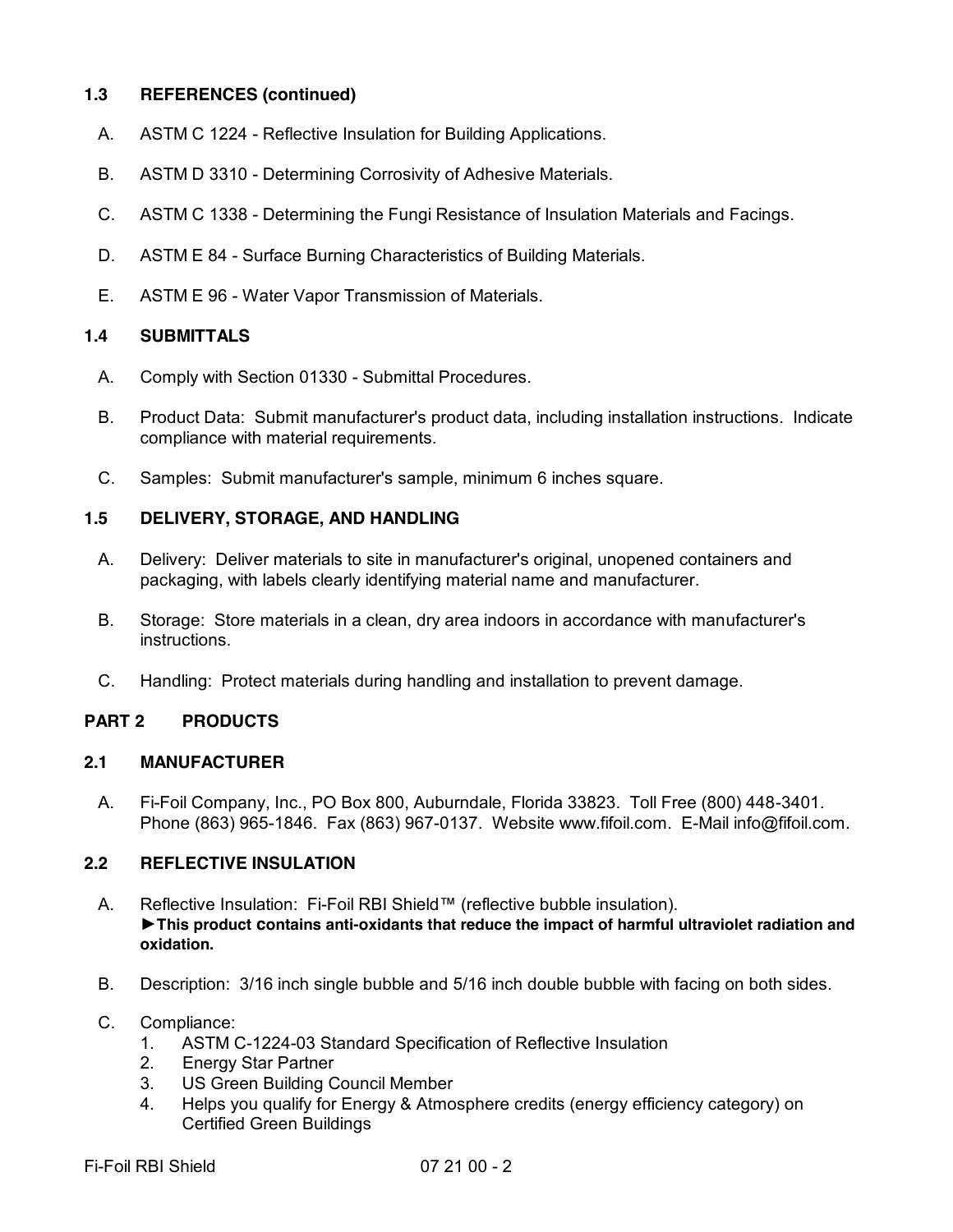## **2.2 REFLECTIVE INSULATION (continued)**

- D. Facing: [Metalized film on both sides] [Metalized film on one side and white or black polyethylene on other side].
- E. Testing:
	- 1. Water Vapor Performance, ASTM E 96: 0.00.
	- 2 Flammability, ASTM E 84/2599:
		- a. Facing: Reflective/Reflective, Reflective/Poly
			- 1) Flame Spread Rating : <25 (Single Bubble and Double Bubble)
			- 2) Smoke Developed Rating: <50 (Single Bubble and Double Bubble)
			- 3) Category: Class A; includes flame retardant additives throughout plastic layers
	- 3. Corrosiveness, ASTM D 3310 : None.
	- 4. Pliability, ASTM C-1224-03, Section 9.5.2.4 : None.
	- 5. Bleeding & Delamination, ASTM C-1224-03, Section9.5.1.4 : None.
	- 6. Mold & Mildew, ASTM C-1338 : Pass.
	- 7. Tensile Test, ASTM D 638-01: Single Bubble Double Bubble
		- a. Tensile Strength MD 33.0 psi 38.9 psi b. Tensile Strength TD 21.4 psi 27.6 psi c. Tear Strength MD 2.6 psi 6.9 psi
		- d. Tear Strength TD 3.2 psi 7.3 psi e. Compression Strength 57.3 psi 279 psi
	-
	- 8. Thermal Performance, ASTM E408-71 (2002):
		- a. Emissivity : 0.03.
		- b. Reflectivity: 97%.
		- c. Service Temperature: -50 degrees F to 180 degrees F.
	- 9. R-Values are based on Heat Flow Down and Includes Lower Air Film Tested in accordance with ASTM C 236, ASTM STP 1116, and ASHRAE Book of Fundamentals and National Bureau of Standards.

| а. | Drape over Purlins with 1" airspace:       |                               | Double  | Single  |
|----|--------------------------------------------|-------------------------------|---------|---------|
|    | 1)                                         | Reflective/Reflective Facing: | $R-10$  | $R-10$  |
|    | <sup>2)</sup>                              | Reflective/Poly Facing:       | $R-6.5$ | $R-6.0$ |
| b. | Attached to the bottom of 6" or 8" Purlin: |                               |         |         |
|    | 1)                                         | Reflective/Reflective Facing: | $R-16$  | $R-16$  |
|    | 2)                                         | Reflective/Poly Facing:       | $R-12$  | $R-12$  |
|    |                                            |                               |         |         |

### **PART 3 EXECUTION**

#### **3.1 EXAMINATION**

A. Examine areas to receive reflective insulation. Notify Architect if areas are not acceptable. Do not begin installation until unacceptable conditions have been corrected.

### **3.2 INSTALLATION**

- A. Install reflective insulation in accordance with manufacturer's instructions at locations indicated on the drawings.
- B. Seal joints in reflective insulation with integrated tape tab or with manufacture approved foil or white poly tape.
- C. Replace damaged material as directed by Architect.